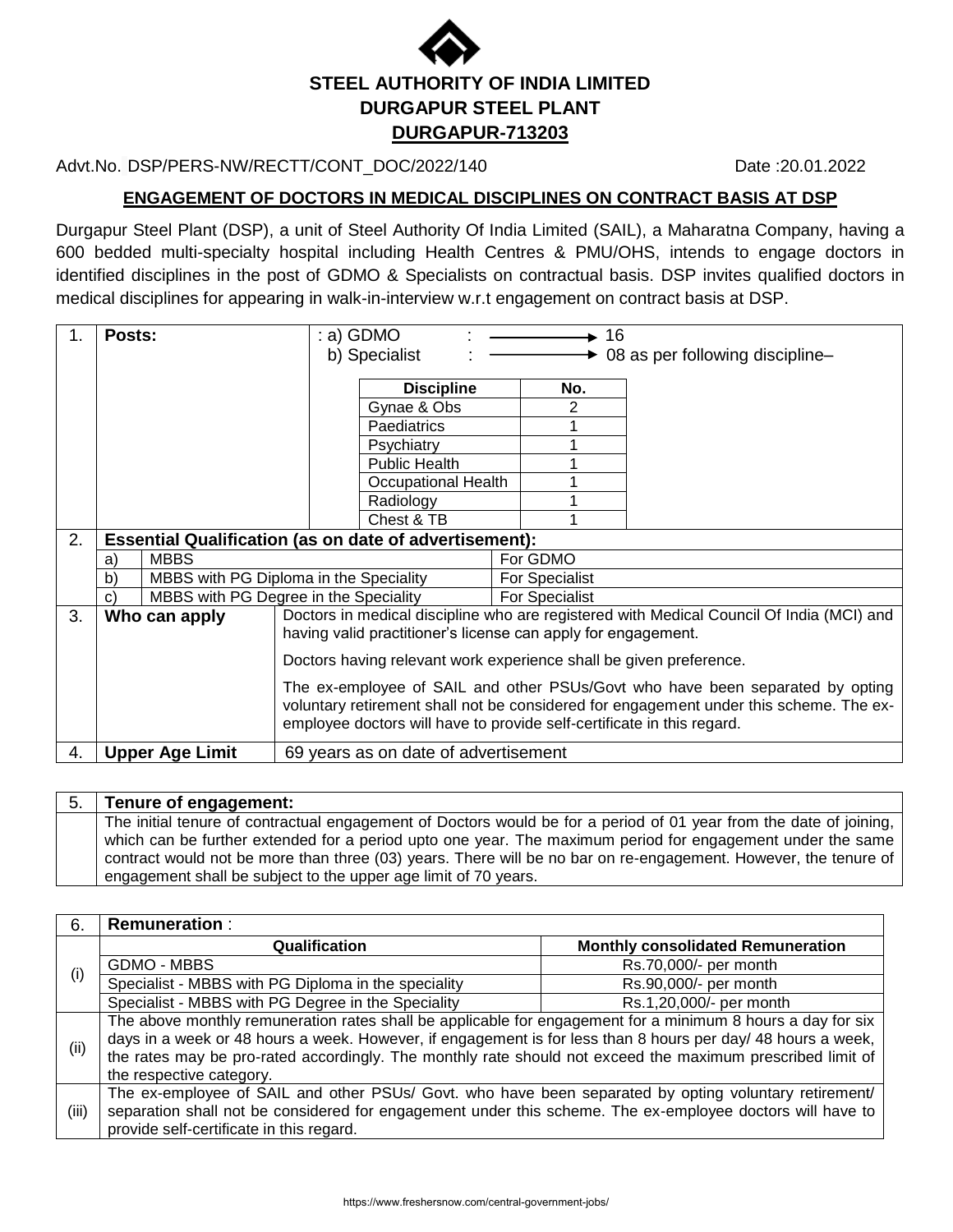| <b>Job Description:</b> |                                                             |
|-------------------------|-------------------------------------------------------------|
| <b>GDMO</b>             | To work in various departments of M&HS as and when required |
| <b>Specialists</b>      | To work in respective department of speciality              |

| 8.    | Other benefits:                                                                                                                                                                                                                                                                                                                                           |                                               |  |  |  |  |
|-------|-----------------------------------------------------------------------------------------------------------------------------------------------------------------------------------------------------------------------------------------------------------------------------------------------------------------------------------------------------------|-----------------------------------------------|--|--|--|--|
| (i)   | The doctors engaged under the scheme can be provided company accommodation (2 BHK or<br>equivalent category) on payment basis, if desired, subject to availability. The rent and other charges<br>for electricity, water etc. will be as applicable for that category of quarter to the employees of DSP.<br>No HRA will be admissible under this scheme. |                                               |  |  |  |  |
| (ii)  | The doctors engaged under the Scheme shall also be eligible to get post-paid SIM under CUG and<br>mobile phone expenses (including monthly call charges, monthly rental and applicable taxes) as per<br>actual, with the monthly ceiling given as under:                                                                                                  |                                               |  |  |  |  |
|       | Qualification                                                                                                                                                                                                                                                                                                                                             | Monthly ceiling towards Mobile Phone expenses |  |  |  |  |
|       | <b>MBBS</b>                                                                                                                                                                                                                                                                                                                                               | Rs.350/ per month                             |  |  |  |  |
|       | MBBS with PG Diploma in a speciality                                                                                                                                                                                                                                                                                                                      |                                               |  |  |  |  |
|       | MBBS with PG Degree in a speciality                                                                                                                                                                                                                                                                                                                       | Rs.500/ per month                             |  |  |  |  |
|       | In case of ex-employee of SAIL, the medical benefits applicable/available for ex-employees will continue. In                                                                                                                                                                                                                                              |                                               |  |  |  |  |
| (iii) | other cases, the medical benefits shall be available for self and spouse only at the hospital, without any                                                                                                                                                                                                                                                |                                               |  |  |  |  |
|       | referrals.                                                                                                                                                                                                                                                                                                                                                |                                               |  |  |  |  |
| (iv)  | Eligible to get 10 days leave in a year subject to prior approval.                                                                                                                                                                                                                                                                                        |                                               |  |  |  |  |

9. **Other Terms & Conditions of the Contract for service:** (i) The engagement of Doctors under the scheme is purely of temporary nature and shall not create any right for regular appointment on any grounds, whatsoever. The doctors engaged under this scheme shall be eligible for Maternity leave as per Maternity benefit Act,1961 subject to fulfilment of conditions stipulated in the leave Maternity benefit Act,1961. (iii) The doctors so engaged under this scheme shall be liable to give their services in emergent condition also or as per requirement even beyond their normal assigned working hours. There shall be no claim for extra remuneration/benefit for such conditions/extra hours. (iv) Use of Company's Assets: a. The Doctor shall be responsible for proper usage of all the assets provided by the Company pursuant to the engagement under this scheme. b. On expiry or termination of contract, the Doctor shall immediately return all assets of the company which were given by the Company.

### 10. **Termination of Contract:**

The contractual engagement under the Scheme can be terminated by giving one months' notice by either parties.

However, the contract can be terminated by the Company forthwith under the following conditions/circumstances:

a. If there is evidence of the Doctor being medically unfit and which is likely to continue for a considerable period of time and cannot discharge normal duty. The decision of the company regarding fitness or otherwise shall be conclusive and binding on the Doctor(s) so engaged.

b. In case of poor performance.

c. In case of moral turpitude, conviction by a court of law, insolvency, loss of licence to practice, grave misconduct or financial irregularity.

| 11.   | <b>Selection Process:</b>                                                                                    |
|-------|--------------------------------------------------------------------------------------------------------------|
|       | Selection of the candidates for contractual engagement as GDMO / Specialists will be done through walk-in    |
| (i)   | interview. However, an advance copy of filled-in application in the prescribed format may be sent to         |
|       | dspintake@saildsp.co.in with the subject line as ""ENGAGEMENT OF DOCTORS IN MEDICAL DISCIPLINES ON           |
|       | CONTRACT BASIS AT DSP"" latest by 08.02.2022 (within 5:00 PM).                                               |
| (i)   | Engagement as GDMO/ Specialists will start immediately after the selection of the candidate is completed and |
|       | orders are issued for engagement as GDMO/ Specialists.                                                       |
| (iii) | Candidates responding to the advertisement for "ENGAGEMENT OF DOCTORS IN MEDICAL DISCIPLINES                 |
|       | ON CONTRACT BASIS AT DSP" will have to submit an undertaking (Annexure-A) in this regard.                    |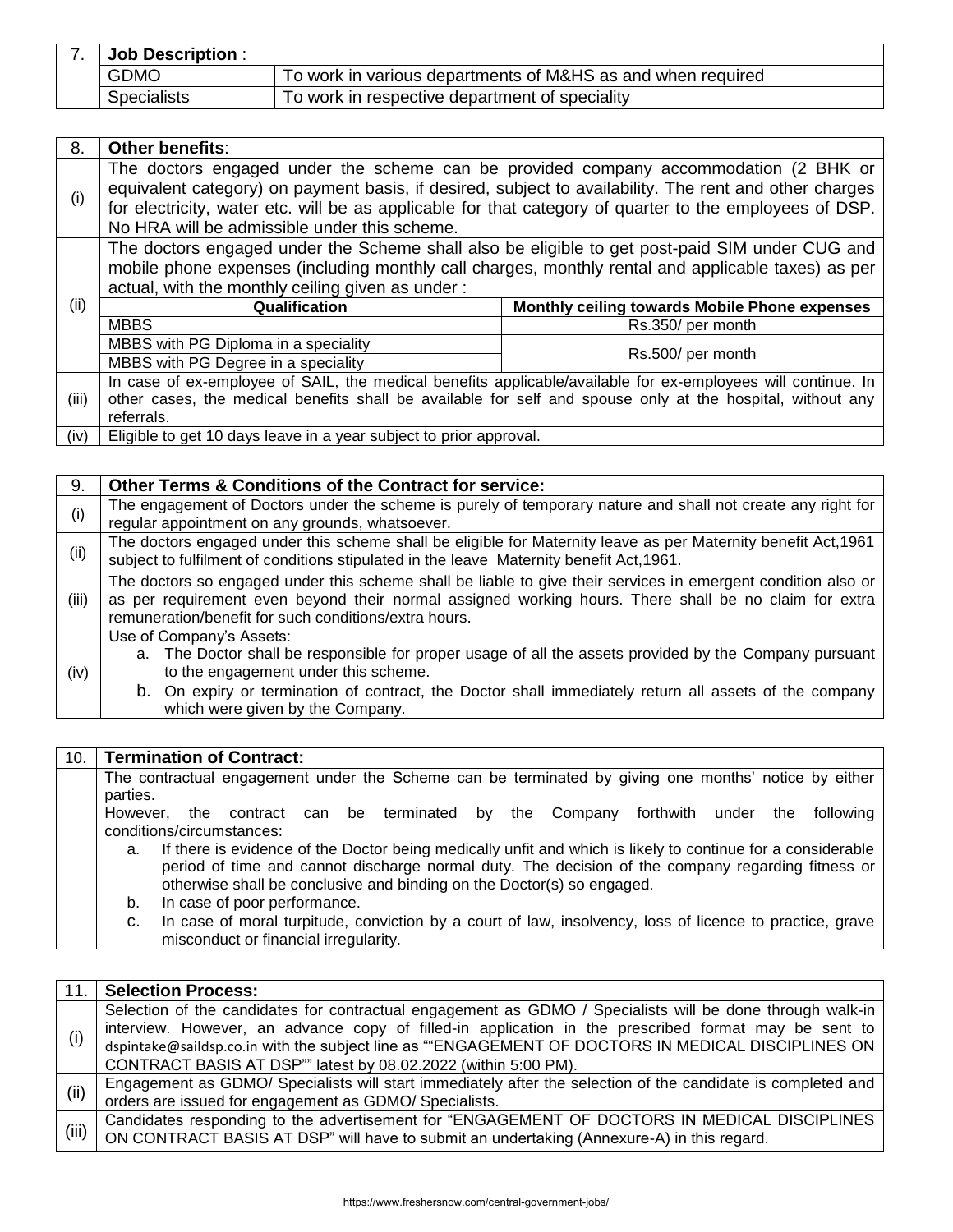## 12. **GENERAL CONDITION:**

- A. Candidate must be an Indian national possessing requisite qualification from an institute recognized by State Govt./Central Govt.
- B. Eligible & interested candidate may appear in the walk-in-interview on the date, time & venue as mentioned in the SCHEDULE below, with all relevant documents(original + 1 set self-attested photocopies):
	- a. Filled in application format (Annexure-B) with 4 additional passport size recent colour photographs.
	- b. Proof of date of birth (Class X pass certificate of recognized board/council OR Birth Certificate issued by Registrar of Birth & Death).
	- c. Pass certificate & mark-sheets in support of educational/professional qualification.
	- d. Experience Certificate showing relevant post qualification experience from the employer. (In case of retired employees, service certificate issued by the parent organization should be given).
	- e. Valid Registration Certificate issued by any State/Indian Medical Council.
	- f. Photo Identity Proof (EPIC,PAN, Aadhar Card, Driving License)
	- g. Caste Certificate (if applicable)
	- h. Undertaking w.r.t. voluntary retirement / separation.
- C. All certificates & documents in support of eligibility will be verified during walk-in-interview and any candidate who fails to produce the same will not be allowed to appear at the interview. Therefore candidates are requested to ensure their eligibility before appearing in the walk-in-interview.
- D. The engagement is purely on "contractual basis" and is not to be construed as giving rise to any right of regular appointment in Durgapur Steel Plant in any manner whatsoever.
- E. DSP reserves the sole authority to consider the cases as per its rules and decision of DSP in this regard shall be firm & binding.
- F. Presidential Directive/ Govt. guidelines, as applicable, on reservation would be followed.
- G. DSP reserves the right to reject any application **OR** cancel the candidature **OR** the whole process of interview **OR** engage less than the no. of doctors indicated above, without assigning any reason thereof and no enquiry or correspondence will be entertained in this connection. The decision of the Interview Board constituted by DSP for this purpose shall be final and binding.
- H. Candidature of an applicant is liable to be rejected at any stage of the selection process or after selection, if any information provided by the candidate is found to be false or is found not to be in conformity with requisite eligibility criteria mentioned in the advertisement.
- I. Court of jurisdiction for any dispute will be at Durgapur.

|  | <b>SCHEDULE FOR INTERVIEW:</b> |  |  |
|--|--------------------------------|--|--|
|--|--------------------------------|--|--|

| <b>City</b> | <b>Date</b>    | <b>Time for Walk-in-</b><br><b>Interview</b> | <b>Venue &amp; Contact person</b>                                                           |
|-------------|----------------|----------------------------------------------|---------------------------------------------------------------------------------------------|
| Durgapur    | 9-11 February, | 10:00 AM                                     | Office of ED(M&HS), DSP Main Hospital                                                       |
|             | 2022           | to                                           | Durgapur- 713205, Paschim Bardhaman.                                                        |
|             |                | 1:00 PM                                      | <b>Contact Person:</b><br>Dr. Gautam Gupta,<br>(i)<br>ACMO (M&HS)<br>Phone No. 0343-2745797 |
|             |                |                                              | (ii)<br>Mr. Sabyasachi Chowdhury,<br>Manager (Pers-M&HS)<br>Phone No. 0343-2746225          |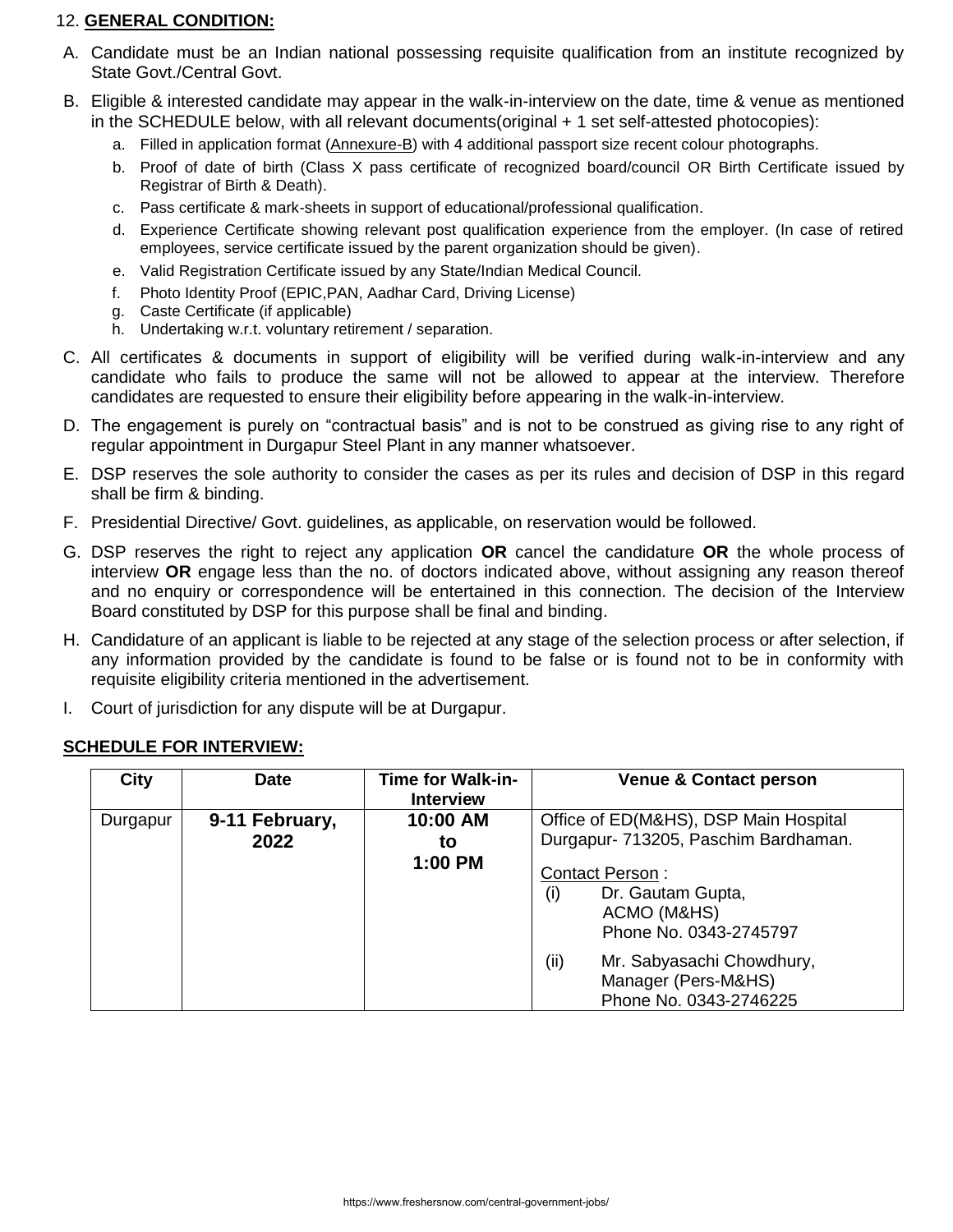# **Letter of Undertaking**

Dear Sir,

| ----------------------------, do hereby submit my application for engagement as Medical Officer(GDMO)/ |  |  |  |  |  |  |  |  |  |  |  |
|--------------------------------------------------------------------------------------------------------|--|--|--|--|--|--|--|--|--|--|--|

Specialists on contract basis in Durgapur Steel Plant (DSP) Hospital.

- 1. I do hereby undertake that :
	- a. I am willing to take up the engagement at DSP hospital for which the selection has been made on the basis of my performance in the walk-in interview.
	- b. I agree to accept payment of honorarium at the stipulated rates mentioned in the advertisement, which shall be made from the date of my engagement as Medical Officer/ Specialist.
	- c. My selection for the engagement as Medical Officer (GDMO)/ Specialist on contractual basis does not entitle me to any claim for employment in DSP in any post, whatsoever.
- 2. In respect of all matters for which no specific provision has been made herein, the decision of the DSP authority in respect of the concerned matter will be final and binding.
- 3. Any violation of rules and discipline or any activity causing disruption to the hospital working or bringing disrepute to the hospital shall be punishable or shall result in termination of my contract.
- 4. DSP reserves the sole authority to accept OR reject my candidature for contractual engagement in DSP Hospital and the decision of DSP in this regard is final and binding.

I have read and understood the above terms & conditions governing the contractual engagement at DSP Hospital and agree to abide by them.

Yours faithfully,

(Signature)

(Name :---------------------------------------------------------------)

Mobile No. …………………..……………

Date : Place :